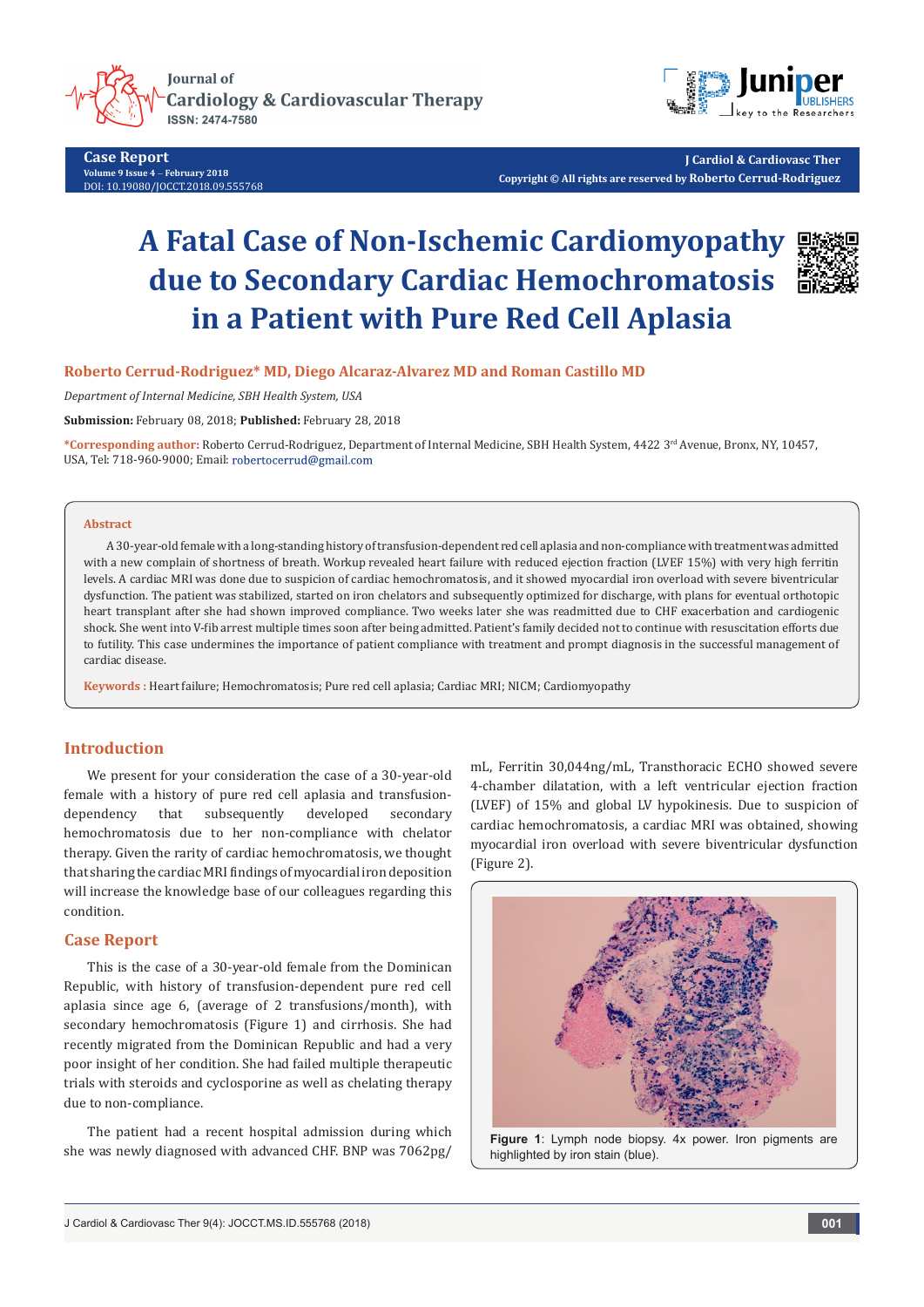

She was seen by the Heart Failure service, who decided to manage her medically, with improvement of her condition. It was determined that advanced CHF therapies were to be considered once the patient had shown improved compliance with therapy. Due to improvement in her overall clinical condition, she was started on deferasirox and discharged home with close follow-up appointments.

Two weeks later, she was readmitted with an exacerbation of CHF and cardiogenic shock. Her dyspnea made it impossible for her to speak in full sentences, and she was using accessory muscles. Her labs showed severe anemia with a haemoglobin of  $4g/dL$ .

She was intubated, started on vasopressors and inotropes and transfused. After being admitted to the intensive care unit, her condition quickly deteriorated and she had an episode of sustained ventricular tachycardia followed by ventricular fibrillation resulting in cardiac arrest. ACLS protocol was started and she was defibrillated twice, with return to sinus rhythm and return of circulation (ROSC). Around 1 hour after her first arrest, she had 3 consecutive cardiac arrests with very brief ROSCs after each one.

After she arrested one final time, a member of the team spoke with her relatives, and they decided not to continue further cardiopulmonary resuscitation, as efforts proved futile. The patient was then declared dead.

## **Discussion**

Secondary hemochromatosis is the abnormal deposit of iron in organs such as the heart, liver, pancreas and lymph nodes [1], which, in the case of our patient, was caused by her life-long dependency on PRBC transfusions due to her underlying illness. Without appropriate chelating therapy, this phenomenon is seen after approximately 10 years following the start of transfusions [2].

Cardiac dysfunction appears late in the course of the disease, in 35-60% of patients, and it is the cause of death in up to a third of these patients. Microsomal lipid peroxidation can cause fatty degeneration of the myocardium, which is thought to be the underlying mechanism for CHF [3]. The use of advanced cardiac therapies in our patient was precluded by the fact of her late presentation and her history of non-compliance.

Myocardial involvement in patients with secondary hemochromatosis usually presents itself as advanced congestive heart failure and almost always becomes evident after other organs, such as the liver, pancreas and adrenals have been compromised as a consequence of abnormal iron deposition. Survival is determined by the amount of iron deposition in the myocardium [2,3].

There have been reported cases of patients with secondary cardiac hemochromatosis in which the use of iron chelators has improved the ventricular function –therapeutic phlebotomy is contraindicated as these patients tend to have defects of hematopoiesis that causes them to suffer from severe anemia [2].

In patients with advanced heart failure, compliance with therapy is a requirement 'sine qua non' for advanced therapies (such as automatic implantable cardioverters and orthotopic heart transplantation) to be successful.

### **References**

- 1. [Moriñigo J, Luengo C, Ledesma C, Arribas A, Nieto F, et al. \(2001\)](https://www.sciencedirect.com/science/article/pii/S0300893201765049)  [Taquicardia ventricular y hemocromatosis cardiaca. Revista Española](https://www.sciencedirect.com/science/article/pii/S0300893201765049)  [de Cardiología 54\(11\): 1328-1331.](https://www.sciencedirect.com/science/article/pii/S0300893201765049)
- 2. [Nishio M, Endo T, Nakao S, Sato N, Koike T \(2008\) Reversible](https://www.ncbi.nlm.nih.gov/pubmed/17582528)  [cardiomyopathy due to secondary hemochromatosis with](https://www.ncbi.nlm.nih.gov/pubmed/17582528)  [multitransfusions for severe aplastic anemia after successful non](https://www.ncbi.nlm.nih.gov/pubmed/17582528)[myeloablative stem cell transplantation. Int J Cardiol 127\(3\): 400-401.](https://www.ncbi.nlm.nih.gov/pubmed/17582528)
- 3. [Nakao M, Toyozaki T, Nagakawa H, Himi T, Yamada K, et al. \(2001\)](https://www.ncbi.nlm.nih.gov/pubmed/11216822)  [Cardiac Dysfunction Because of Secondary Hemochromatosis Caused](https://www.ncbi.nlm.nih.gov/pubmed/11216822)  [by Congenital Non-Spherocytic Hemolytic Anemia. Jpn Circ J 65\(2\):](https://www.ncbi.nlm.nih.gov/pubmed/11216822)  [126-128.](https://www.ncbi.nlm.nih.gov/pubmed/11216822)